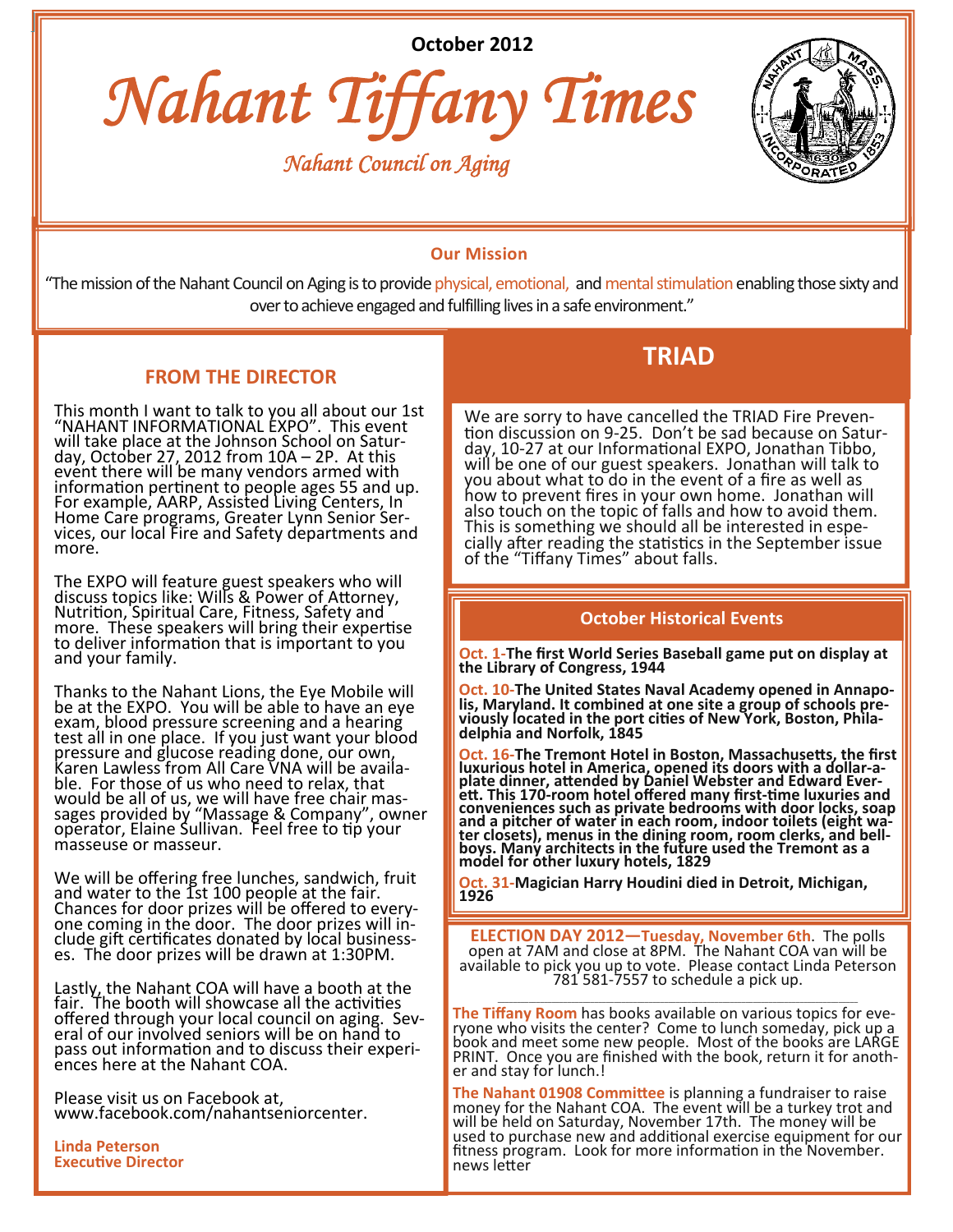# **October 2012**

# **Lunch served everyday : 11:30 a.—12:30 p.**

**RED: Held at Community Center**

**BLUE: Held at Tiffany Room**



| <b>Monday</b>                                                                                                                                                           | <b>Tuesday</b>                                                                                                                                                                                                               | Wednesday                                                                                                                                                                 | <b>Thursday</b>                                                                                                                                                       | <b>Friday</b>                                                                                                                                                  |
|-------------------------------------------------------------------------------------------------------------------------------------------------------------------------|------------------------------------------------------------------------------------------------------------------------------------------------------------------------------------------------------------------------------|---------------------------------------------------------------------------------------------------------------------------------------------------------------------------|-----------------------------------------------------------------------------------------------------------------------------------------------------------------------|----------------------------------------------------------------------------------------------------------------------------------------------------------------|
| $\mathbf{1}$<br>10:15am<br><b>Total Body Exercise</b><br>11:00am SENIOR DAY<br><b>AT TOPSFIELD FAIR</b><br>12:00 p.m. Blood<br><b>Pressure &amp; Glucose</b><br>testing | 9:00am Quilting<br>$\overline{2}$<br>9:30am Manicurist<br>(sign-up required)<br>10:30am<br><b>Chair exercise</b><br>1:00pm Cribbage<br>5:00pm Total Body<br>exercise                                                         | 3<br>9:00am Total Body<br>exercise<br>12:30pm Shopping<br><b>From Tiffany Room</b><br>(call for pickup)                                                                   | 4<br>10:30am<br><b>Chair Exercise</b><br>5:00pm Total<br><b>Body exercise</b>                                                                                         | 5                                                                                                                                                              |
| 8<br><b>HOLIDAY</b><br><b>Columbus Day</b>                                                                                                                              | 9<br>9:00am Quilting<br>10:30am<br><b>Chair exercise</b><br>1:00pm Cribbage<br>5:00pm Total Body<br>exercise                                                                                                                 | 9:00am Total Body <sup>10</sup><br>exercise<br>11:00am SUFFOLK<br>DOWNS (sign-up<br>required)<br>12:30pm Shopping<br><b>From Tiffany Room</b><br>(call for pickup)        | 11<br>10:30am<br><b>Chair Exercise</b><br>5:00pm Total Body<br>exercise                                                                                               | 12<br>1:00 <sub>pm</sub><br><b>Friday Afternoon</b><br><b>At the Movies</b><br>"The Best Exotic<br><b>Marigold Hotel"</b>                                      |
| 15<br>10:15am<br><b>Total Body Exercise</b>                                                                                                                             | 16<br>9:00am Quilting<br>9:30am Manicurist<br>(sign-up required)<br>10:30am<br><b>Chair exercise</b><br>11:30am BRING A<br><b>FRIEND TO LUNCH</b><br>(Ice Cream Sundaes)<br>1:00pm Cribbage<br>5:00pm Total Body<br>exercise | 17<br>9:00am Total Body<br>exercise<br>12:30pm Shopping<br><b>From Tiffany Room</b><br>(call for pickup)                                                                  | 18<br>10:30am<br><b>Chair Exercise</b><br>12:30pm LUNCH<br><b>TRIP TO NORTH</b><br><b>ANDOVER</b> (sign-up)<br>require)<br>5:00pm Total<br><b>Body exercise</b>       | 19                                                                                                                                                             |
| 22<br>10:15am<br><b>Total Body Exercise</b>                                                                                                                             | 23<br>9:00am Quilting<br>10:30am Chair exercise<br>1:00pm Cribbage<br>5:00pm Total Body<br>exercise                                                                                                                          | 24<br>9:00am Total Body<br>exercise<br>12:30pm Shopping<br><b>From Tiffany Room</b><br>(call for pickup)                                                                  | 25<br>9:00am<br><b>STURBRIDGE VIL-</b><br>LAGE ("And the<br>Angels Sing")<br>10:30am<br><b>Chair Exercise</b><br>5:00pm Total<br><b>Body exercise</b>                 | 26<br>9:00am Flu Clinic<br>$(9:00am - 12:00)$<br>1:00 <sub>pm</sub><br><b>Friday Afternoon at</b><br>the Movies<br>"Extremely Loud<br>and Incredibly<br>Close" |
| 29<br>10:15am<br><b>Total Body Exercise</b>                                                                                                                             | 30<br>9:00am Quilting<br>9:30am Manicurist<br>(sign-up required)<br>10:30am Chair exer-<br>cise<br>1:00pm Cribbage<br>5:00pm<br><b>Total Body exercise</b>                                                                   | 31<br>9:00am Total Body<br>exercise<br>11:30am COSTUME<br><b>PARTY and Birth-</b><br>day Celebration<br>12:30pm Shopping<br><b>From Tiffany Room</b><br>(call for pickup) | <b>*REMINDER*</b><br><b>DON'T FORGET OUR INFORMATIONAL</b><br>EXPO, SATURDAY, 10/27/12 From<br>10a - 2p AT THE JOHNSON SCHOOL.<br><b>TRANSPORTATION IS AVAILABLE.</b> |                                                                                                                                                                |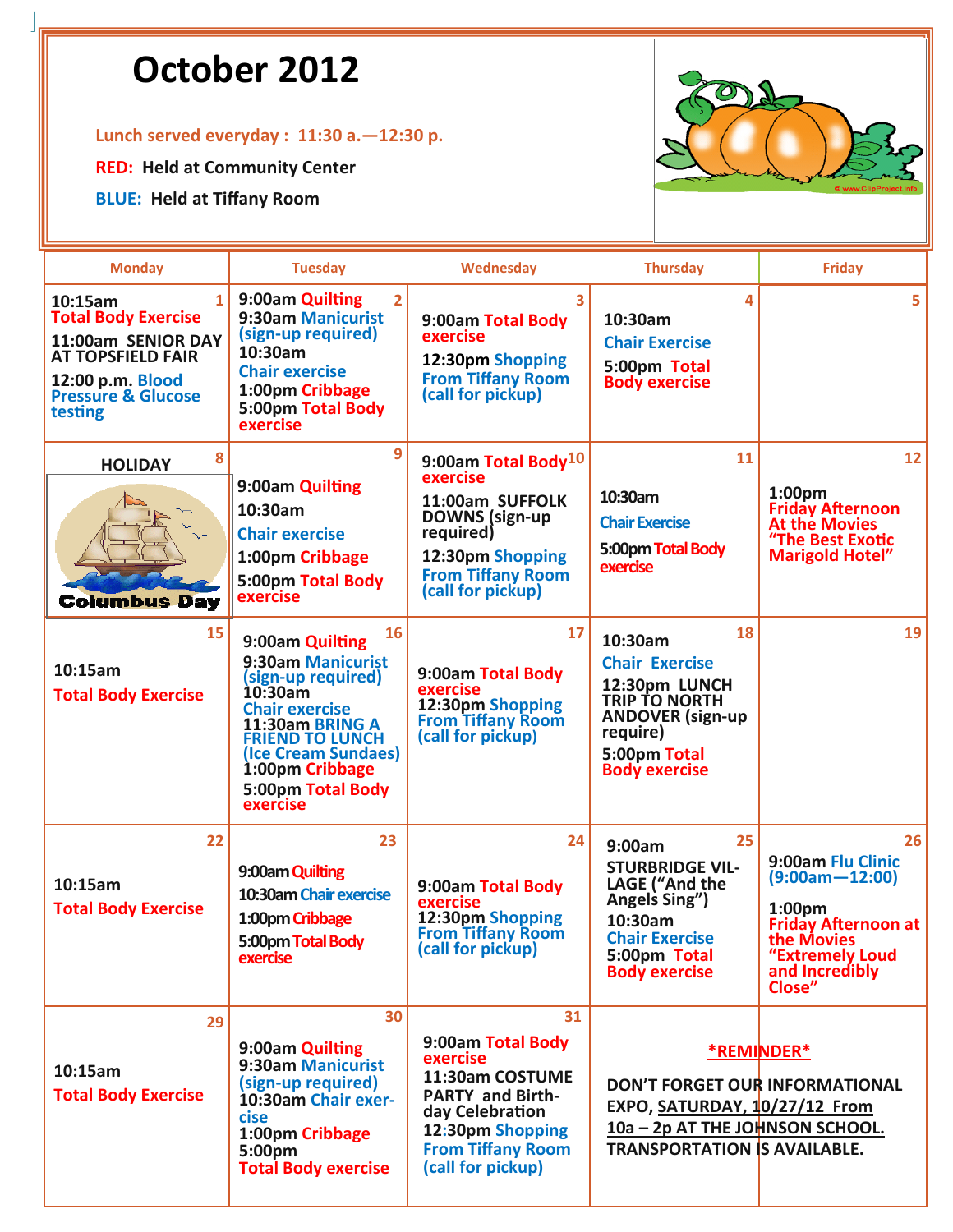

# **Tiffany Café Menu October 2012**

# **Lunch Served everyday at 11:30‐12:00**

All Meals served with 1% milk, bread. and crackers with soup

Requested Donation-\$2.00



| <b>TTATTA MACTI</b>                                                                                                                                                |                                                                                                                                                                                               |                                                                                                                                                                                             |                                                                                                                                                                                        | 6 or more servings                                                                                                                                              |
|--------------------------------------------------------------------------------------------------------------------------------------------------------------------|-----------------------------------------------------------------------------------------------------------------------------------------------------------------------------------------------|---------------------------------------------------------------------------------------------------------------------------------------------------------------------------------------------|----------------------------------------------------------------------------------------------------------------------------------------------------------------------------------------|-----------------------------------------------------------------------------------------------------------------------------------------------------------------|
| Monday                                                                                                                                                             | <b>Tuesday</b>                                                                                                                                                                                | Wednesday                                                                                                                                                                                   | Thursday                                                                                                                                                                               | Friday                                                                                                                                                          |
| 1<br>Spaghetti w/<br>Meatballs<br><b>Italian Green</b><br><b>Beans</b><br><b>WW Roll</b><br><b>Chilled Fruit</b><br><b>ALTERNATIVE</b><br>Veggie Quiche/<br>Potato | $\overline{2}$<br><b>Cranberry Glazed<br/>Boneless Chicken</b><br><b>Garlic Whipped</b><br>Potato<br><b>Fiesta Veggies</b><br><b>Fresh Fruit</b><br><b>ALTERNATIVE</b><br><b>Spanish Fish</b> | 3<br><b>Beef Stew</b><br><b>Diced Potato</b><br><b>Stew Veggies</b><br><b>Pudding</b><br><b>ALTERNATIVE</b><br><b>Chicken Marsala</b>                                                       | <b>Potato Chowder</b><br>Turkey Salad/<br><b>WW</b><br><b>Tossed Salad</b><br><b>Chilled Fruit</b><br><b>ALTERNATIVE</b><br>Egg Salad/WW                                               | 5<br>Hot Dog/Roll<br><b>Veggie Baked</b><br><b>Beans</b><br><b>Cole Slaw</b><br>Jell-o<br><b>ALTERNATIVE</b><br><b>Beef Strip Steak</b>                         |
| 8<br><b>HOLIDAY</b><br>÷<br><b>Columbus Day</b>                                                                                                                    | 9<br>Pistachio<br><b>Roman Blend Veg-</b><br>gies<br><b>Cookie</b><br><b>ALTERNATIVE</b><br><b>Chicken Filet</b><br><b>WW Bulkie</b>                                                          | 10<br><b>Veggie Lentil Soup</b><br><b>Tarragon Tyson</b><br>Chicken<br><b>Lyonnaise Potatoes</b><br><b>Chilled Fruit</b><br><b>ALTERNATIVE</b><br>Salisbury Steak                           | 11<br><b>Stuffed Pepper</b><br><b>Steamed Buttered</b><br>Potato<br>Green & Golden<br><b>Beans</b><br><b>Fresh Fruit</b><br><b>ALTERNATIVE</b><br>Turkey Ham/<br>Hawaiian Sauce        | 12<br><b>Fish Florentine</b><br><b>Oven Roasted Potato</b><br><b>Tuscany Veggies</b><br>Muffin/Chilled Fruit<br><b>ALTERNATIVE</b><br>Spanish Sheppard's<br>Pie |
| 15<br>Chix Broccoli Pasta<br><b>Casserole</b><br><b>Carrots</b><br><b>Chilled Fruit</b><br><b>ALTERNATIVE</b><br>Meatballs/Gravy<br>Potato                         | 16<br><b>OCTOBER SPECIAL</b><br><b>Beef Burgundy</b><br><b>Seasoned Red Bliss</b><br>Potato<br><b>Capri Veggies</b><br><b>Buttermilk Biscuit</b><br><b>Chocolate Chip</b><br>Pumpkin          | 17<br>Roast Turkey/<br>Gravy<br><b>Sweet Potato</b><br>Peas & Mush-<br>room<br><b>Fresh Fruit</b><br><b>ALTERNATIVE</b><br>Pork Patty / Gra-<br>vy                                          | 18<br>Chili/Shredded<br>Cheese<br><b>Steamed Rice</b><br><b>Tossed Salad/Corn</b><br><b>Bread</b><br><b>Mandarin Oranges</b><br><b>ALTERNATIVE</b><br><b>Chicken Teriyaki</b>          | 19<br><b>Garden Veggie Soup</b><br><b>Meatloaf/Gravy</b><br><b>Whipped Potato</b><br>Jell-o<br><b>ALTERNATIVE</b><br><b>Chicken Filet/Roll</b>                  |
| 22<br>Lasagna/Meat Sauce<br>Spinach / Garlic Roll<br><b>Chilled Fruit</b><br><b>ALTERNATIVE</b><br><b>Mushroom Quiche</b><br><b>Whipped Potato</b>                 | 23<br>Honey Mustard Tyson<br>Chicken<br><b>Cheddar Whipped Pota-</b><br>tο<br><b>Veggie Ratatouille</b><br>Pudding<br><b>ALTERNATIVE</b><br>Liver & Onions/Gravy                              | 24<br>Rib-B-Q/ Gravy<br><b>Brown Rice Pilaf</b><br><b>Butternut Squash</b><br><b>Chilled Pineapple</b><br><b>ALTERNATIVE</b><br>Spanish Chicken/<br>Rice & Beans                            | <b>Cream of Broccoli 25</b><br>Soup<br>Roast Pork/ Gravy<br><b>Baked Potato/</b><br><b>Sour Cream</b><br><b>WW Roll/Fresh</b><br><b>Fruit</b><br><b>ALTERNATIVE</b><br>Chicken Paprika | 26<br>Potato Crunch Fish/<br>Sauce<br><b>Whipped Potato</b><br>Green Beans & Red<br>Pepper<br>Cake<br><b>ALTERNATIVE</b>                                        |
| 29<br>Hamburger/Roll<br>O'Brien Potato<br>Corn<br><b>Chilled fruit</b><br><b>ALTERNATIVE</b><br>Omelet w/Cheese<br>Sauce                                           | 30<br><b>Lemon Dijon Boneless</b><br><b>Chicken</b><br><b>Delmonico Potato</b><br>California Blend veg-<br>gies<br>Muffin/Fresh Fruit<br><b>ALTERNATIVE</b><br><b>Haitian Turkey</b>          | 31<br><b>Stuffed Shells/</b><br><b>Meat Sauce</b><br>Green Beans &<br><b>Red Pepper</b><br><b>Halloween Cookie</b><br><b>ALTERNATIVE</b><br><b>Chicken Marsala</b><br><b>Whipped Potato</b> | <b>Food Quote of the Month</b><br>is caused by food choice, toxic food ingredi-<br>ical exercise." - Mike Adams, author, investi-<br>gative journalist, educator                       | "Today, more than 95% of all chronic disease<br>ents, nutritional deficiencies and lack of phys-                                                                |